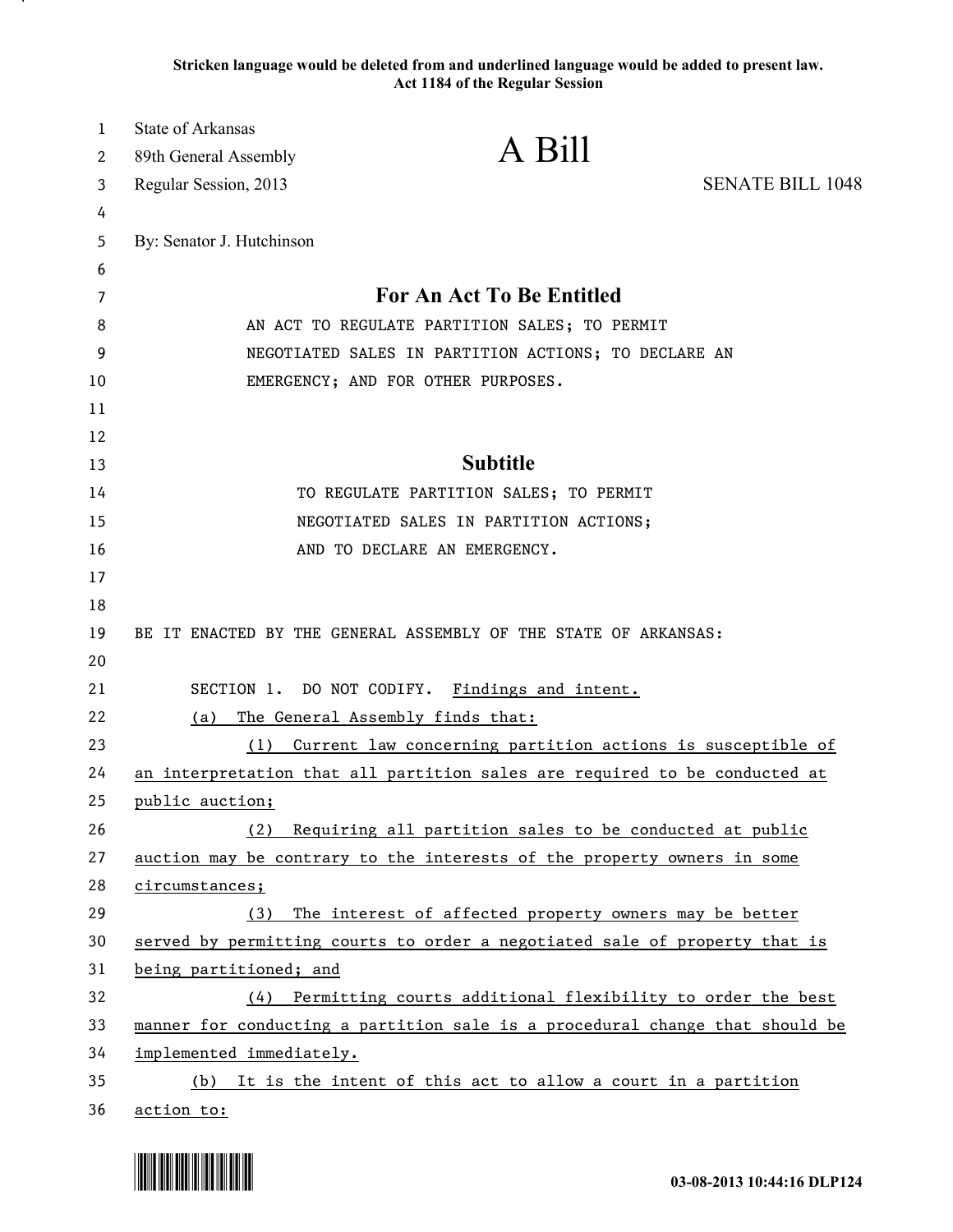| 1  | (1) Order the sale of all or part of the property to be sold by               |
|----|-------------------------------------------------------------------------------|
| 2  | a negotiated sale;                                                            |
| 3  | Establish the terms and conditions of the negotiated sale;<br>(2)             |
| 4  | and                                                                           |
| 5  | To permit the change in the procedure for selling property<br>(3)             |
| 6  | in a partition action authorized by this act to apply to cases filed after    |
| 7  | the effective date of this act.                                               |
| 8  |                                                                               |
| 9  | SECTION 2. Arkansas Code § 18-60-420(a), concerning the sale of land          |
| 10 | in a partition action, is amended to read as follows:                         |
| 11 | If the commissioners so appointed under this subchapter shall<br>(a)          |
| 12 | report to the court that all or part of the land or tenements of which        |
| 13 | partition had been directed are so situated, or that any lot or portion       |
| 14 | thereof is so situated, that partition thereof cannot be made without great   |
| 15 | prejudice to the owners thereof of the land or tenements, the court may, if   |
| 16 | satisfied that the report is just and correct, make an order that the         |
| 17 | commissioners sell the premises so situated, all or part of the land or       |
| 18 | tenements:                                                                    |
| 19 | at At public auction, to the highest bidder; or<br>(1)                        |
| 20 | By a negotiated sale under terms and conditions established<br>(2)            |
| 21 | by the court, including without limitation by engaging a licensed real estate |
| 22 | broker to sell the land or tenements.                                         |
| 23 |                                                                               |
| 24 | EMERGENCY CLAUSE. It is found and determined by the<br>SECTION 3.             |
| 25 | General Assembly of the State of Arkansas that the procedure for selling land |
| 26 | in a partition action does not allow a method for listing the property for    |
| 27 | sale or obtaining the best price for the property through a negotiated sale;  |
| 28 | that a procedural change to permit more flexibility to obtain the best price  |
| 29 | for property subject to partition should be authorized for the benefit of     |
| 30 | owners of real property; and that this act is immediately necessary to        |
| 31 | provide these benefits to pending and future cases to protect the property    |
| 32 | rights and interest of owners of real property. Therefore, an emergency is    |
| 33 | declared to exist, and this act being immediately necessary for the           |
| 34 | preservation of the public peace, health, and safety shall become effective   |
| 35 |                                                                               |
|    | on:                                                                           |

2 03-08-2013 10:44:16 DLP124